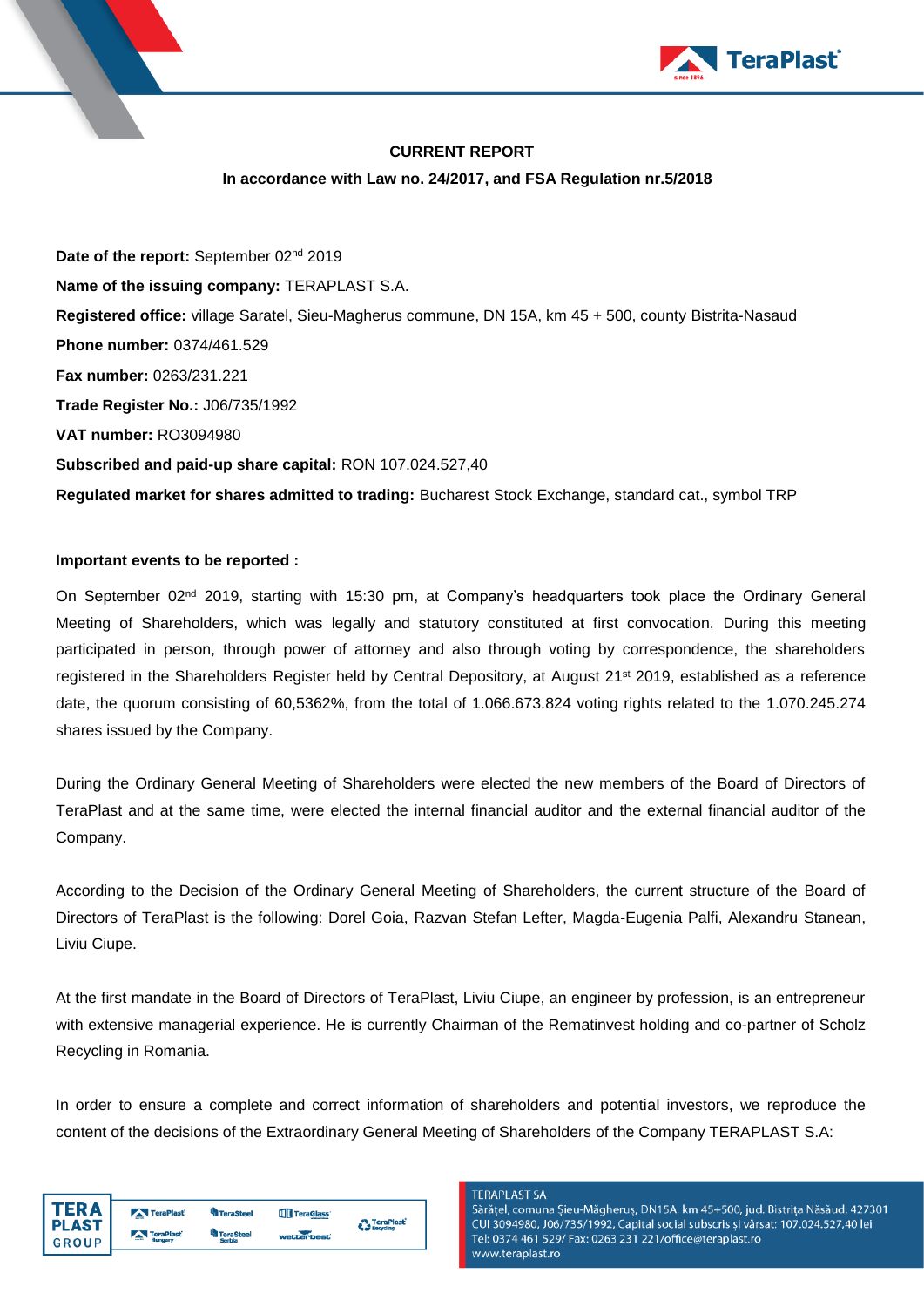

## **DECISION no. 1 dated September 02nd, 2019 of the Ordinary General Meeting of Shareholders of TERAPLAST S.A.**

In pursuance of art.111 and the following of Companies Law 31/1990 as amended to date, of the Articles of Association of TERAPLAST S.A., of Law no. 24/2017, and the NSC Regulation no. 5/2018, the Ordinary General Meeting of Shareholders of the company TERAPLAST S.A., headquartered in village Săratel, commune Sieu-Magheruș, DN 15A, km 45+500, Bistrita-Nasaud County, registered at the Trade Register under no. J06/735/1992, VAT no. 3094980, held on September 02<sup>nd</sup>, 2019 at the company's headquarters, at 3:30 pm, in a total quorum of 60.5362% of the total 1,066,673,824 voting rights corresponding to the 1,070,245,274 shares issued by TERAPLAST S.A.,

## *DECIDES*

## *On the items of the agenda as follows:*

**1.** Approves the election as administrators of the Company, of the following persons:

1.1. Administrator **Mr. Dorel Goia Valid votes expressed: 645.723.753 Structure of the vote: 100% for, 0% against, 0% abstaining**

1.2. Administrator **Mr. Razvan Stefan Lefter Valid votes expressed: 645.723.753 Structure of the vote: 100% for, 0% against, 0% abstaining**

1.3. Administrator **Mrs. Magda Eugenia Palfi Valid votes expressed: 645.723.753 Structure of the vote: 100% for, 0% against, 0% abstaining**

1.4. Administrator **Mr. Alexandru Stanean Valid votes expressed: 645.723.753 Structure of the vote: 100% for, 0% against, 0% abstaining**

1.5. Administrator **Mr. Liviu Ciupe Valid votes expressed: 501.273.166 Structure of the vote: 100% for, 0% against, 0% abstaining**

**2.** Approves that the validity of the mandate of the Board members to be of 1 (one) year starting from September 14<sup>th</sup>, 2019, respectively from September 14<sup>th</sup>, 2019 until September 14<sup>th</sup>, 2020.

### **Valid votes expressed: 645.723.753**

|  | DЛ<br><b>PLAST</b><br>GROUP | TeraPlast<br>TeraPlast | <sup>th</sup> TeraSteel<br><b>TeraSteel</b><br>Serbia | TeraGlass'<br>webberbest | <b>TeraPlast</b><br><b>Recycling</b> |
|--|-----------------------------|------------------------|-------------------------------------------------------|--------------------------|--------------------------------------|
|--|-----------------------------|------------------------|-------------------------------------------------------|--------------------------|--------------------------------------|

#### **TERAPLAST SA**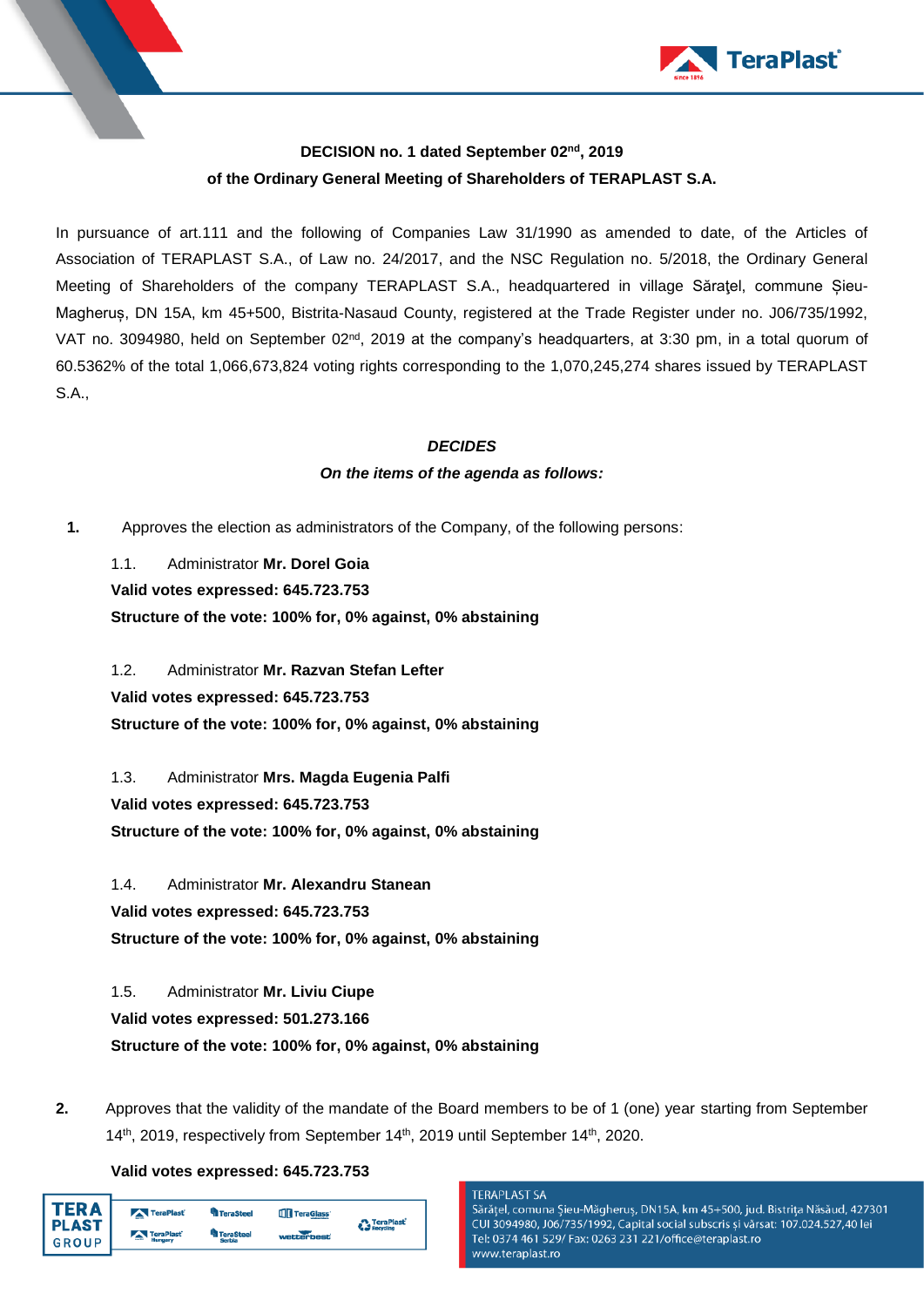

### **Structure of the vote: 100% for, 0% against, 0% abstaining**

**3.** Approves the election as an external financial auditor of the company of **DELOITTE AUDIT S.R.L.** headquartered in București, Sector 1, The Mark Building, Calea Griviței, no. 84-98 and 100-102, floor 8 and floor 9, registered with the Trade Register of Bucharest Court under no. J40/6775/1995, VAT no. RO7756924, company certified to develop financial audit activities and other related activities - member of CAFR BUCURESTI with authorization no. 25 / 25.06.2001, according to the authorization series FA 19 TEMP No. 02 / 31.01.2019, issued by the Authority for the Public Supervision of the Statutory Audit Activity (APSSAA).

## **Valid votes expressed: 645.723.753 Structure of the vote: 100% for, 0% against, 0% abstaining**

**4.** Approves the election as an internal financial auditor of the company of **JP Auditors & Advisors S.R.L.** headquartered in Cluj-Napoca, Piata Avram Iancu no. 15 C, Cluj County, registered with the Trade Register of Cluj Court under no. J12/1894/2009, VAT no. 26097382, company certified to develop financial audit activities and other related activities – member of CAFR BUCURESTI with authorization no 944 / 04.12.2009.

# **Valid votes expressed: 645.723.753 Structure of the vote: 100% for, 0% against, 0% abstaining**

**5.** Approves that the validity of the mandate of the external financial auditor and the mandate of the internal financial auditor to be 2(two) years, starting from the date of adoption of this decision, respectively from September 02nd, 2019 until September 02nd, 2021.

# **Valid votes expressed: 645.723.753 Structure of the vote: 100% for, 0% against, 0% abstaining**

**6.** Approves the remuneration for the external financial auditor and for the internal financial auditor.

# **Valid votes expressed: 645.723.753 Structure of the vote: 100% for, 0% against, 0% abstaining**

**7.** Approves the striking off from the Trade Register of Bistrita-Năsăud of the mentions concerning the auditor whose appointment will not be extended, if applicable.

# **Valid votes expressed: 645.723.753 Structure of the vote: 100% for, 0% against, 0% abstaining**

**8.** Approves mandating Mr Dorel Goia and Mr Alexandru Stânean to negotiate and any of them to sign the administrative contracts of the directors and the contracts with the external financial auditor and with the

| 'FR A                   | TeraPlast            | TeraSteel                  | TeraGlass' | <b>TeraPlast</b> |
|-------------------------|----------------------|----------------------------|------------|------------------|
| l PLAST<br><b>GROUP</b> | TeraPlast<br>Hungary | <b>TeraSteel</b><br>Serbia | wetterbest | <b>Recycling</b> |

**TERAPLAST SA**